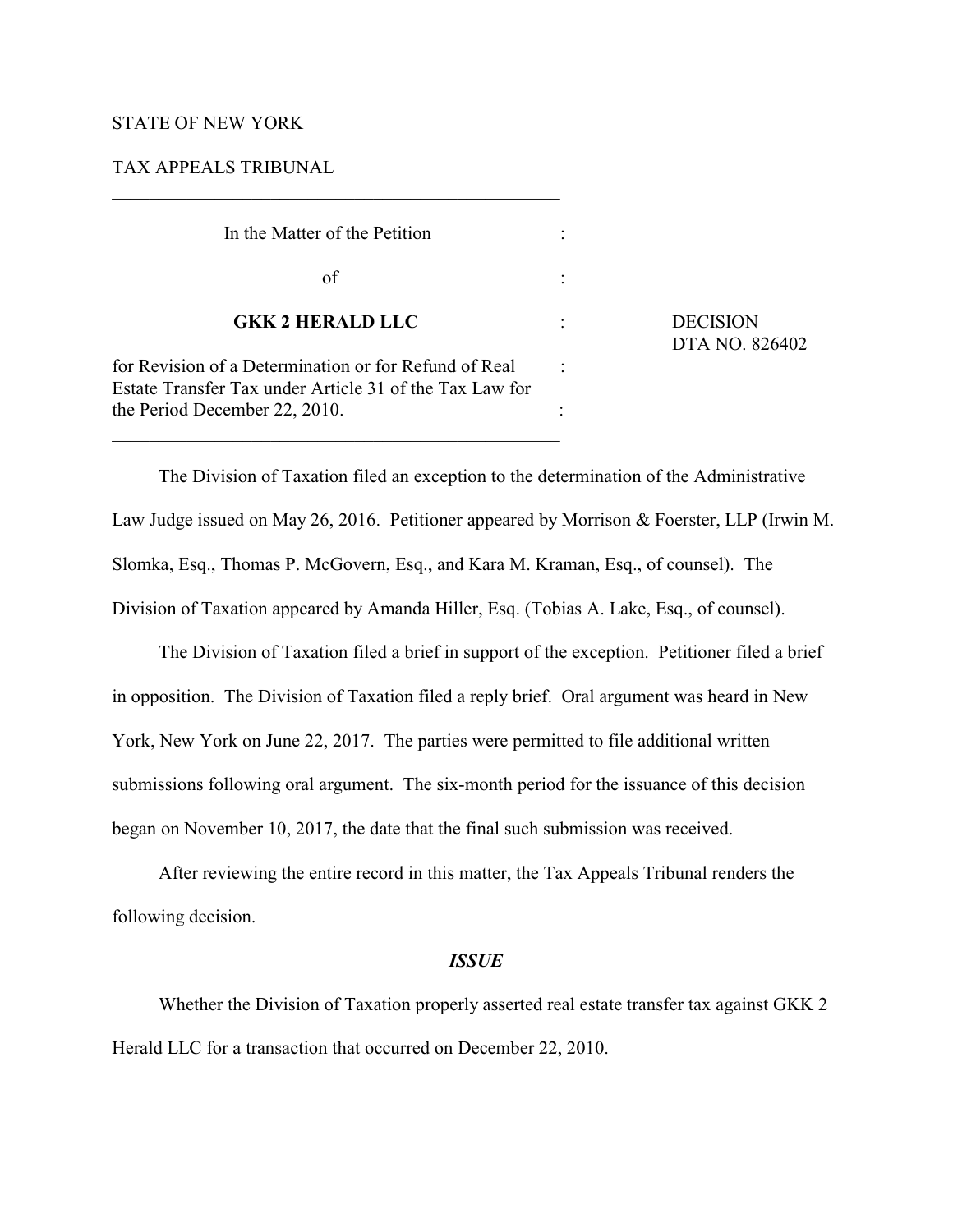## *FINDINGS OF FACT*

We find the facts as determined by the Administrative Law Judge. Those facts appear below.

1. On December 21, 2012, the New York City Department of Finance issued a notice of determination (the NYC notice) to GKK 2 Herald LLC (petitioner), asserting liability for New York City real property transfer tax in the amount of \$2,923,593.75, and interest in the amount of \$469,033.37, for a total amount due of \$3,392,627.12.

2. As a result of the conclusions reached by the New York City Department of Finance, as reflected in the NYC notice, the Division of Taxation (Division) performed an audit of petitioner relating to the real estate transactions and the transfer of an interest in an entity that owns real property that occurred in the year 2010.

3. On February 11, 2013, the Division issued a statement of proposed audit changes to petitioner (statement). The statement asserts liability for New York State real estate transfer tax (RETT) in the amount of \$445,500.00, interest in the amount of \$77,240.21, and penalty in the amount of \$155,925.00, for a total amount due of \$678,665.21.

4. On April 1, 2013, the Division mailed a notice of determination (notice) to petitioner. The notice asserts liability for RETT in the amount of \$445,500.00, interest in the amount of \$82,529.45 as of April 1, 2013, and penalty in the amount of \$155,925.00, for a total amount due of \$683,954.45.

5. On May 10, 2013, petitioner filed a request for conciliation conference with the Bureau of Conciliation and Mediation Services (BCMS).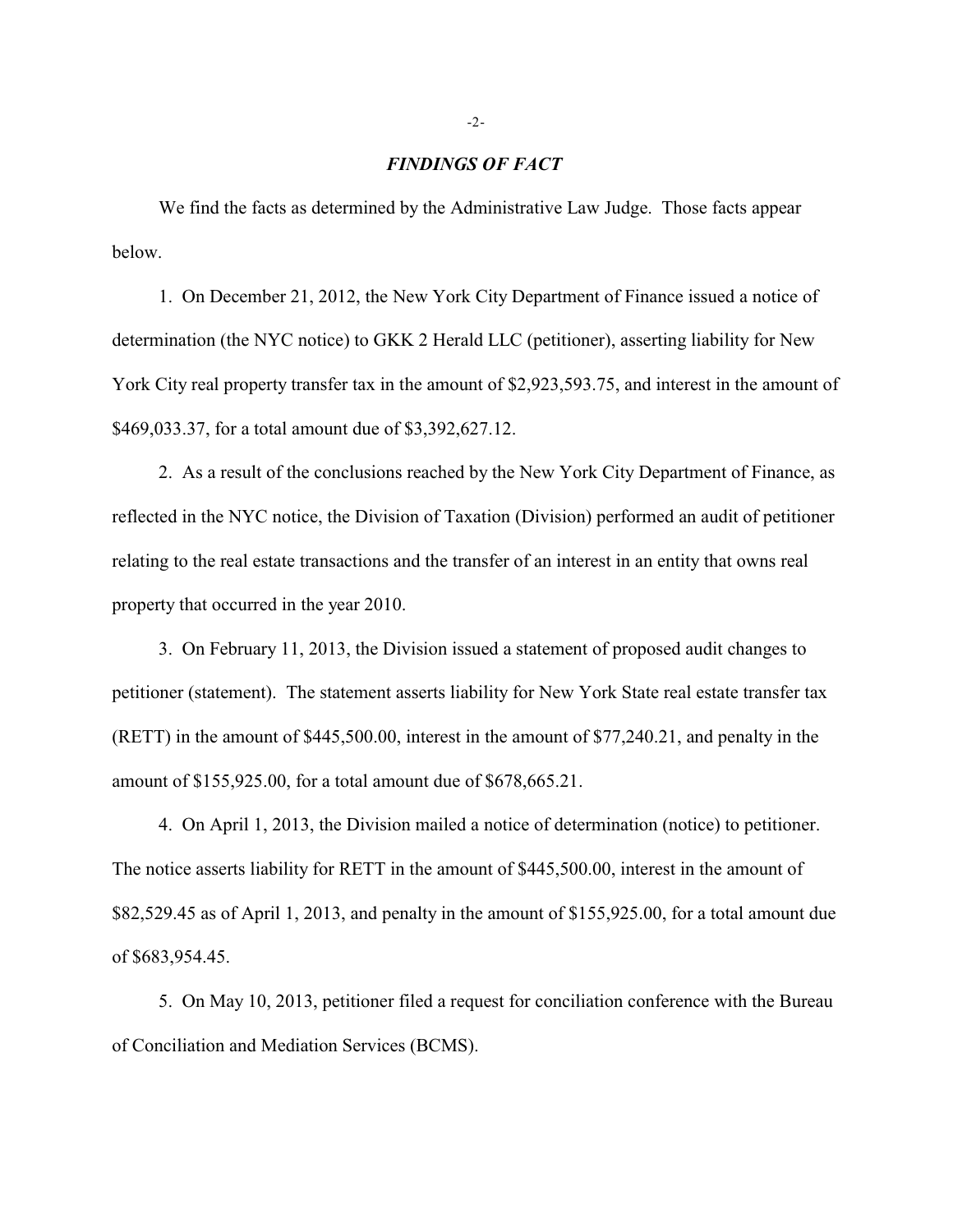6. On April 25, 2014, BCMS issued a conciliation order that upheld the assessment of RETT in the amount of \$445,500.00 and interest computed at the applicable rate, but cancelled the penalty in the amount of \$155,925.00.

7. On July 21, 2014, petitioner filed a petition in connection with the notice.

8. On October 1, 2014, the Division filed its answer in response to the petition.

9. On October 20, 2014, petitioner filed a reply to the Division's answer.

#### *Description of Transaction at Issue*

10. Pursuant to an agreement of sale, dated April 9, 2007, petitioner and SLG 2 Herald LLC (SLG) acquired real property located at 2 Herald Square, New York, New York a/k/a 1302- 28 Broadway, New York, New York (the property), as tenants-in-common.

11. Upon acquisition, petitioner held an undivided 45% tenant-in-common fee interest in the property and SLG held an undivided 55% tenant-in-common fee interest in the property.

12. RETT was paid in connection with petitioner's and SLG's acquisition of the property as tenants-in-common on April 9, 2007.

13. On or about December 14, 2010, petitioner and SLG formed 2 Herald Owner LLC, a Delaware limited liability company (Owner LLC).

14. On December 22, 2010, petitioner and SLG contributed their respective 45% and 55% interests in the property to Owner LLC. As consideration for such contributions, petitioner received a 45% membership interest in Owner LLC and SLG received a 55% membership interest in Owner LLC.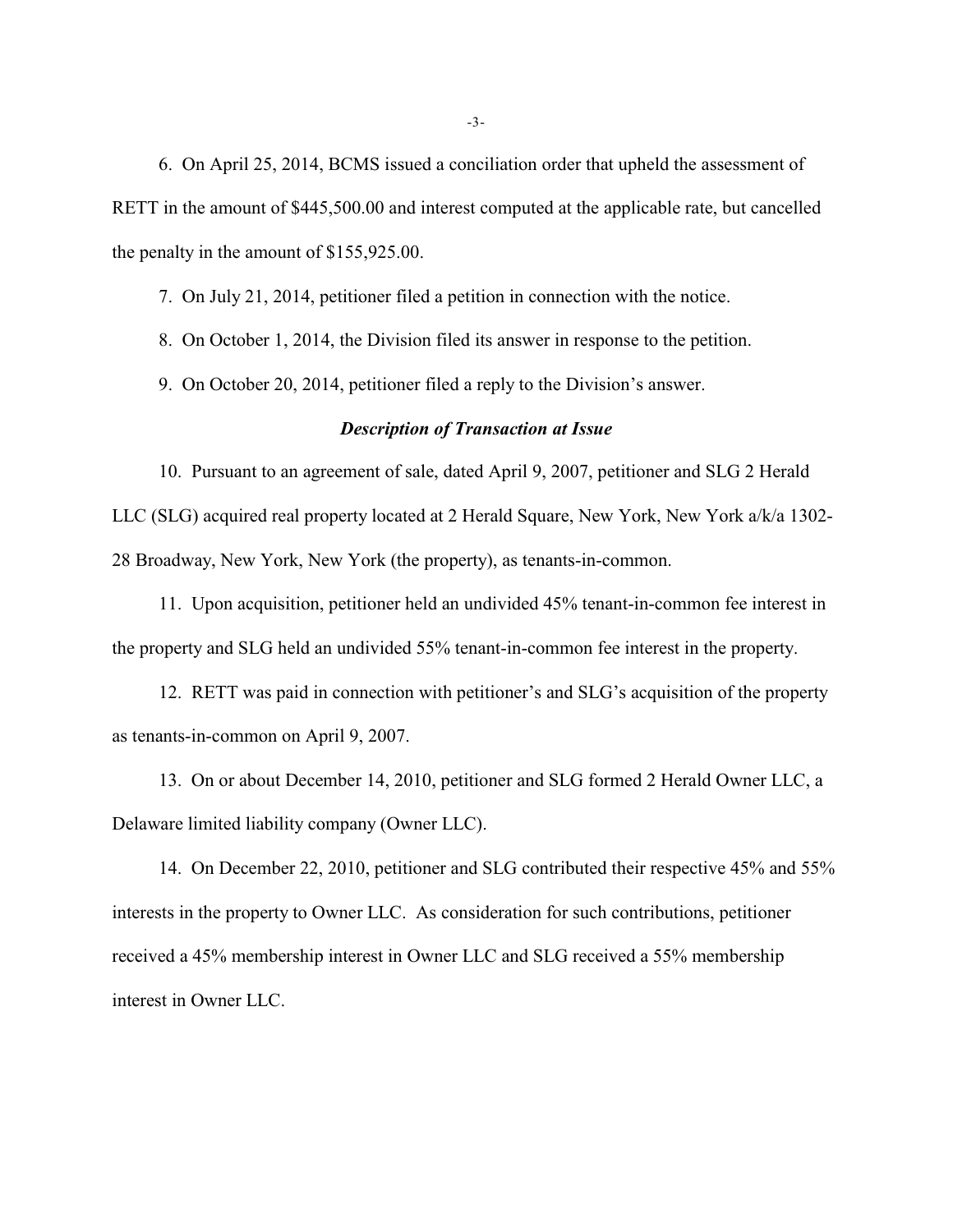15. On December 22, 2010, petitioner executed and delivered to Owner LLC a bargain and sale deed without covenants (the GKK deed) with respect to its 45% tenant-in-common fee interest in the property.

16. On December 22, 2010, SLG executed and delivered to Owner LLC a bargain and sale deed without covenants (the SLG deed) with respect to its 55% tenant-in-common fee interest in the property.

17. On December 22, 2010, petitioner sold its 45% membership interest in Owner LLC to SLG. In exchange for the conveyance of its 45% membership interest in Owner LLC to SLG, petitioner received consideration of \$111,375,000.00, which was based on the purchase price of \$25,312,500.00 and the prorated mortgage amount of \$86,062,500.00. On the New York State combined real estate transfer tax return for the conveyance between petitioner and SLG, petitioner and SLG reported no consideration for the amount of the conveyance and checked the box stating "exemption claimed."

18. Petitioner and SLG timely filed a New York State combined real estate transfer tax return (form TP-584) reporting the contribution of petitioner's fee interest to Owner LLC and the sale to SLG of petitioner's membership interest in Owner LLC (joint RETT return). On the return for the conveyance between petitioner and SLG, under the section for "condition of conveyance," boxes are checked stating, "conveyance for which exemption from transfer tax claimed . . . " and "other" wherein the description is stated as "transfer of 45% interest." The joint RETT return includes form TP-584.1, New York State real estate transfer tax return supplement schedules, reporting the contribution of petitioner's fee interest to Owner LLC as a conveyance that consists of a mere change of identity or form of ownership or organization.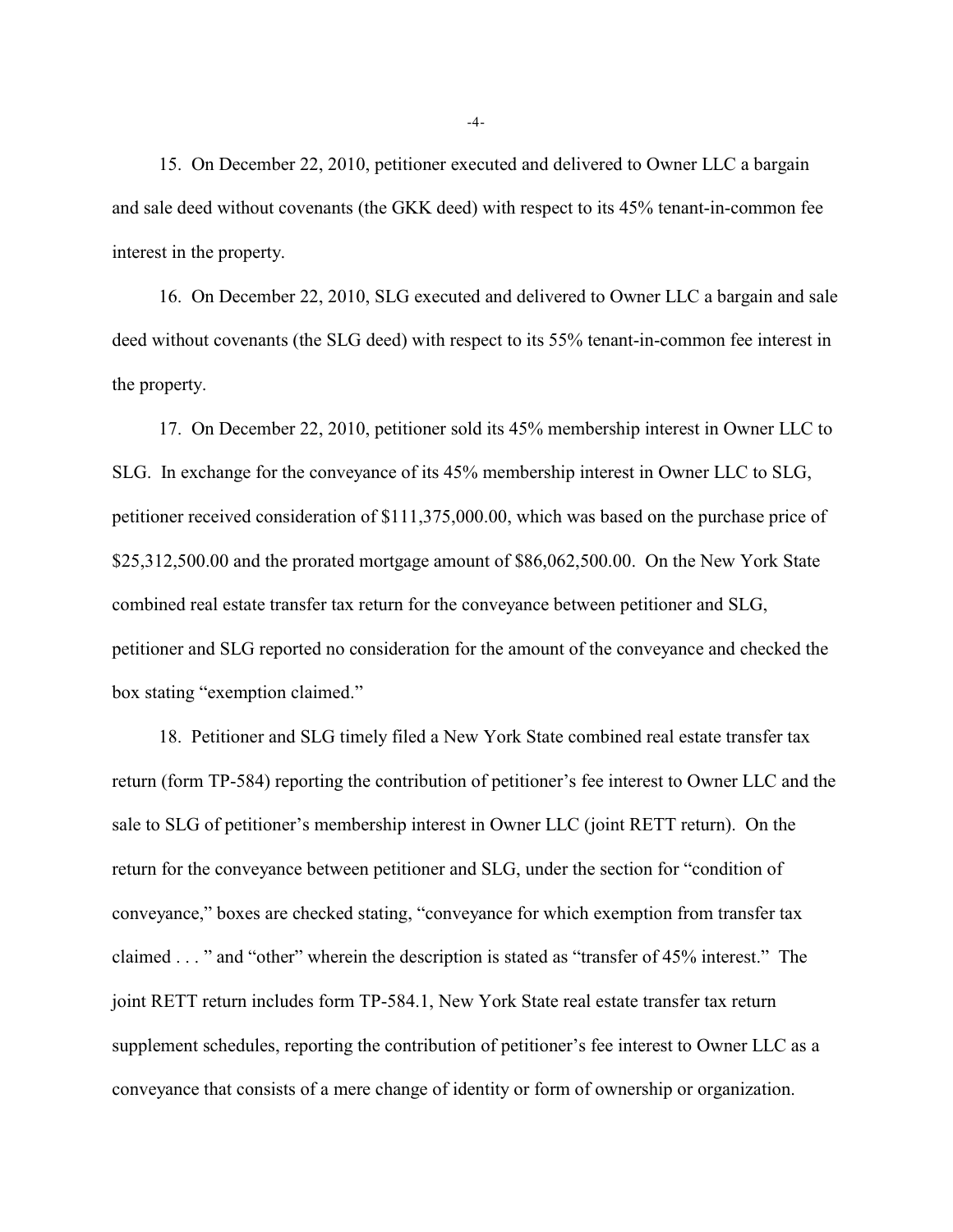19. SLG timely filed a New York State combined real estate transfer tax return (form TP-584) reporting the contribution of its fee interest to Owner LLC (SLG RETT return). The SLG RETT return reports the condition of the conveyance as a "conveyance which consists of a mere change of identity or form of ownership or organization."

20. Since December 22, 2010, through the date of the petition filed by petitioner in this matter, Owner LLC continued to own the property.

## *THE DETERMINATION OF THE ADMINISTRATIVE LAW JUDGE*

The Administrative Law Judge noted that RETT is generally imposed on each conveyance of real property or interest therein. She noted further that, for RETT purposes, a conveyance includes any direct interest in real property and also includes a controlling interest, i.e., an interest of at least 50%, in an entity with an interest in real property. The Administrative Law Judge also noted that conveyances of real property that effect a mere change of identity or form of ownership are not subject to RETT.

The Administrative Law Judge observed that, considered separately, none of the three transfers that occurred on December 22, 2010 give rise to RETT liability. Specifically, petitioner's contribution of its 45% tenant-in-common interest to Owner LLC in exchange for a 45% interest in Owner LLC and SLG's contribution of its 55% tenant-in-common interest to Owner LLC in exchange for a 55% interest in Owner LLC are exempt from RETT as mere changes in the form of ownership. Additionally, petitioner's transfer of its 45% interest in Owner LLC to SLG was a transfer of a minority interest in an entity with an interest in real property and thus was not a conveyance subject to RETT.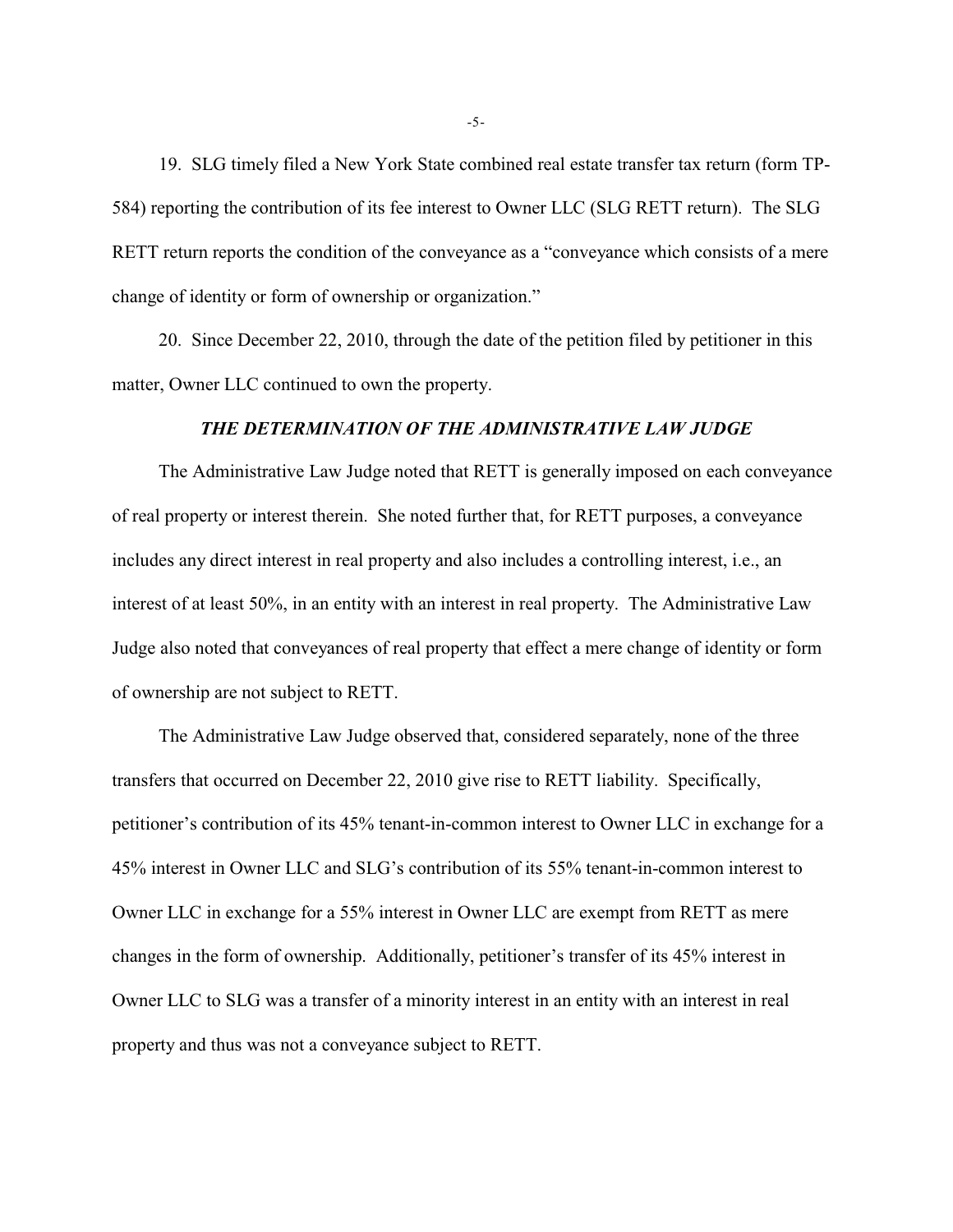The Administrative Law Judge rejected the Division's argument that SLG's exchange of its 55% tenant-in-common interest for a pro rata 55% interest in Owner LLC and petitioner's transfer of its 45% interest in Owner LLC to SLG must be aggregated to determine RETT liability in the present matter. The Administrative Law Judge found that, while the first sentence of the regulation upon which the Division's argument relies does provide for the aggregation of multiple transfers or acquisitions of interests in an entity that has an interest in real property, the SLG-Owner LLC exchange was a mere change in the form of ownership and was not, therefore, a transfer or acquisition of an interest in an entity with an interest in real property. Accordingly, the Administrative Law Judge determined that the regulation did not authorize the aggregation of the two transactions. The Administrative Law Judge further observed that the second sentence of the regulation provides for aggregation where a transfer or acquisition of a controlling interest occurs and RETT is paid, and an additional transfer or acquisition subsequently occurs. The Administrative Law Judge determined that this part of the regulation does not require aggregation of the two transactions because, as the SLG-Owner LLC exchange was a mere change in the form of ownership, RETT was not paid on that transfer. The Administrative Law Judge thus found that the Division's position was inconsistent with this part of the regulation as well.

The Administrative Law Judge also rejected the Division's contention that the repealed real property gains tax law (Tax Law former article 31-B) provides support for its position in the present matter. The Administrative Law Judge found that the definition of a transfer of real property under the repealed gains tax (Tax Law former § 1440 [7]) differs significantly from the

-6-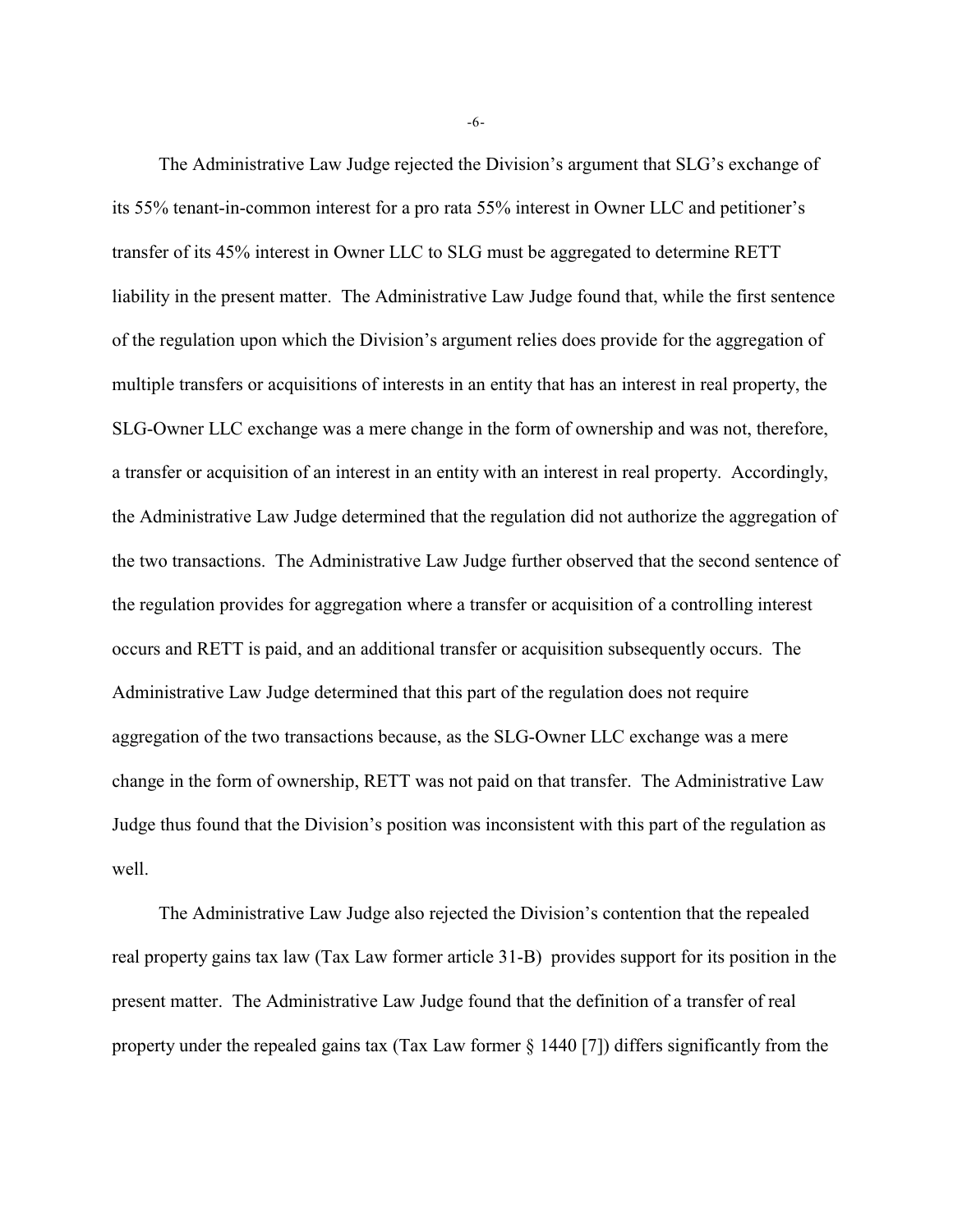definition of a conveyance under RETT (Tax Law § 1401 [e]) and that, therefore, an understanding of the former would not elucidate the latter.

Finally, the Administrative Law Judge declined the Division's invitation to defer to its position in the present matter, noting that the purely legal nature of this dispute makes any such deference unwarranted.

## *SUMMARY OF ARGUMENTS ON EXCEPTION*

Similar to its argument below, the Division contends that this Tribunal should defer to its interpretation of the relevant statutes and regulations and asserts, accordingly, that the ultimate issue is whether the Division's interpretation has a rational basis.

The Division also asserts that petitioner and SLG acted in concert to effectuate SLG's acquisition of a controlling interest in Owner LLC. Accordingly, the Division contends that the multiple transactions should be aggregated for RETT purposes and that such aggregation requires the imposition of RETT on the petitioner-SLG transaction.

The Division raises a new issue on exception. Specifically, the Division contends that the step transaction doctrine indicates that the three separate transfers that occurred on December 22, 2010 are properly treated as components of a single transaction and that the substance of the single transaction was the transfer of petitioner's direct interest in the property to SLG. The Division notes that the step transaction doctrine involves two tests, the interdependence test and the end result test; that facts here satisfy both tests; and thereby justify the use of the step transaction doctrine.

As it did below, the Division also contends that the Tax Law and regulations provide that the multiple transactions must be aggregated. More specifically, the Division asserts that

-7-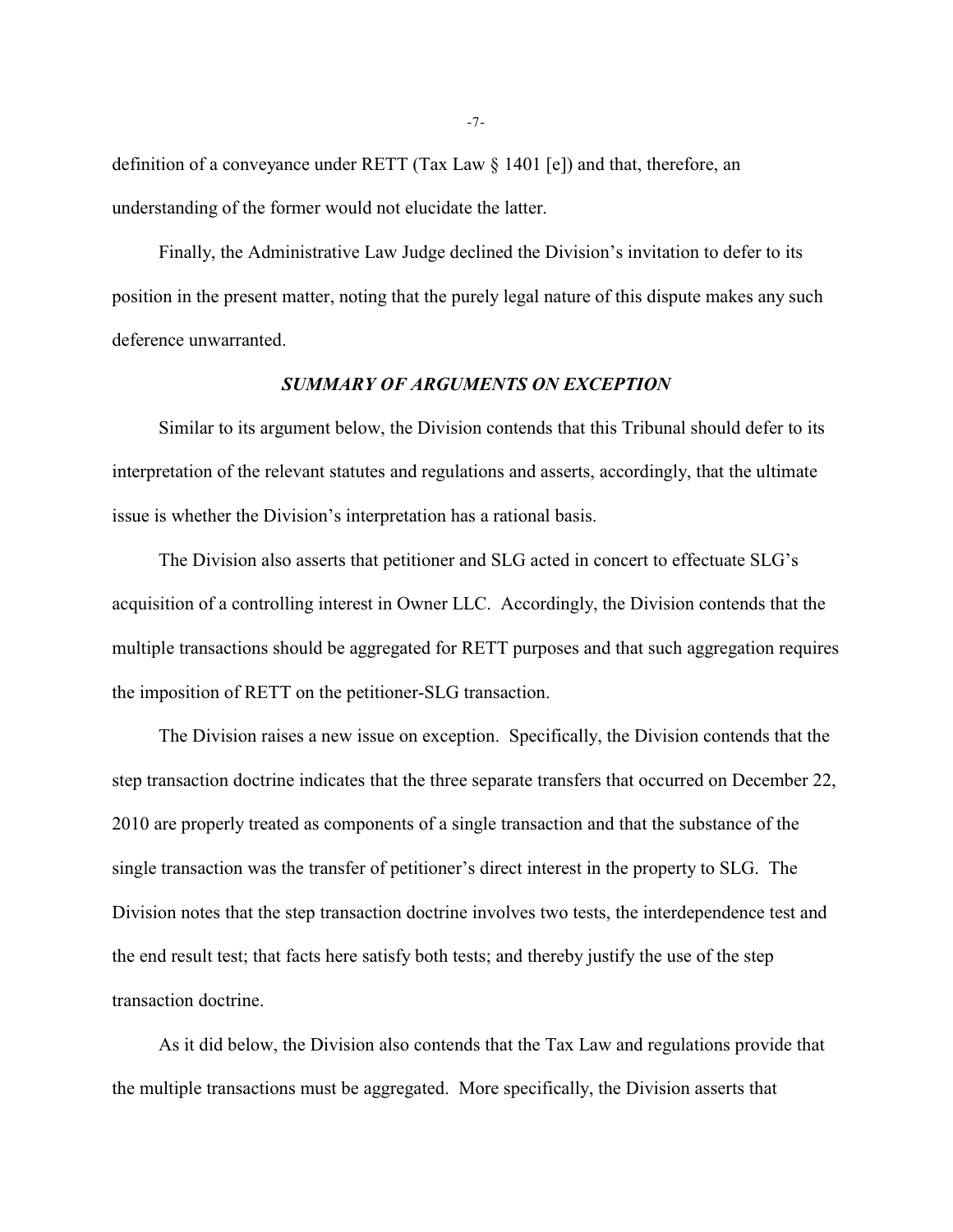transfers or acquisitions must first be added together to determine if a controlling interest has been transferred or acquired. Employing this approach, the Division would find that, upon completion of the three transfers, SLG acquired a 100% interest in Owner LLC, i.e., a controlling interest in an entity with an interest in real property. The Division would exempt 55% of this 100% interest as a mere change in the form of ownership, and would tax the 45% interest in Owner LLC transferred from petitioner to SLG. The Division contends that the first sentence of the relevant regulation (20 NYCRR 575.6 [d]) compels this result. It further contends that the Administrative Law Judge's conclusion that the petitioner-SLG transfer was not subject to RETT improperly focuses on the second sentence of the regulation.

The Division also argues that the legislative history of the RETT and the former real property gains tax indicate that the Legislature did not intend that individual steps in a series of transactions be considered in isolation. The Division asserts that the RETT is closely related to the former real property gains tax, and that, therefore, the two should be considered in pari materia. The Division contends that this Tribunal has issued a decision supporting the proposition that the substantive provisions of the RETT were taken from the former real property gains tax. The Division further contends that gains tax case law requiring the aggregation of multiple transfers supports its position in the present matter.

Petitioner contends, first, that the Division's interpretation of the RETT statutes and regulations is not entitled to deference where, as in the present matter, the issue presented is one of statutory construction.

Next, petitioner contends that the Administrative Law Judge correctly held that RETT regulations do not authorize aggregation under the circumstances of this case. Accordingly,

-8-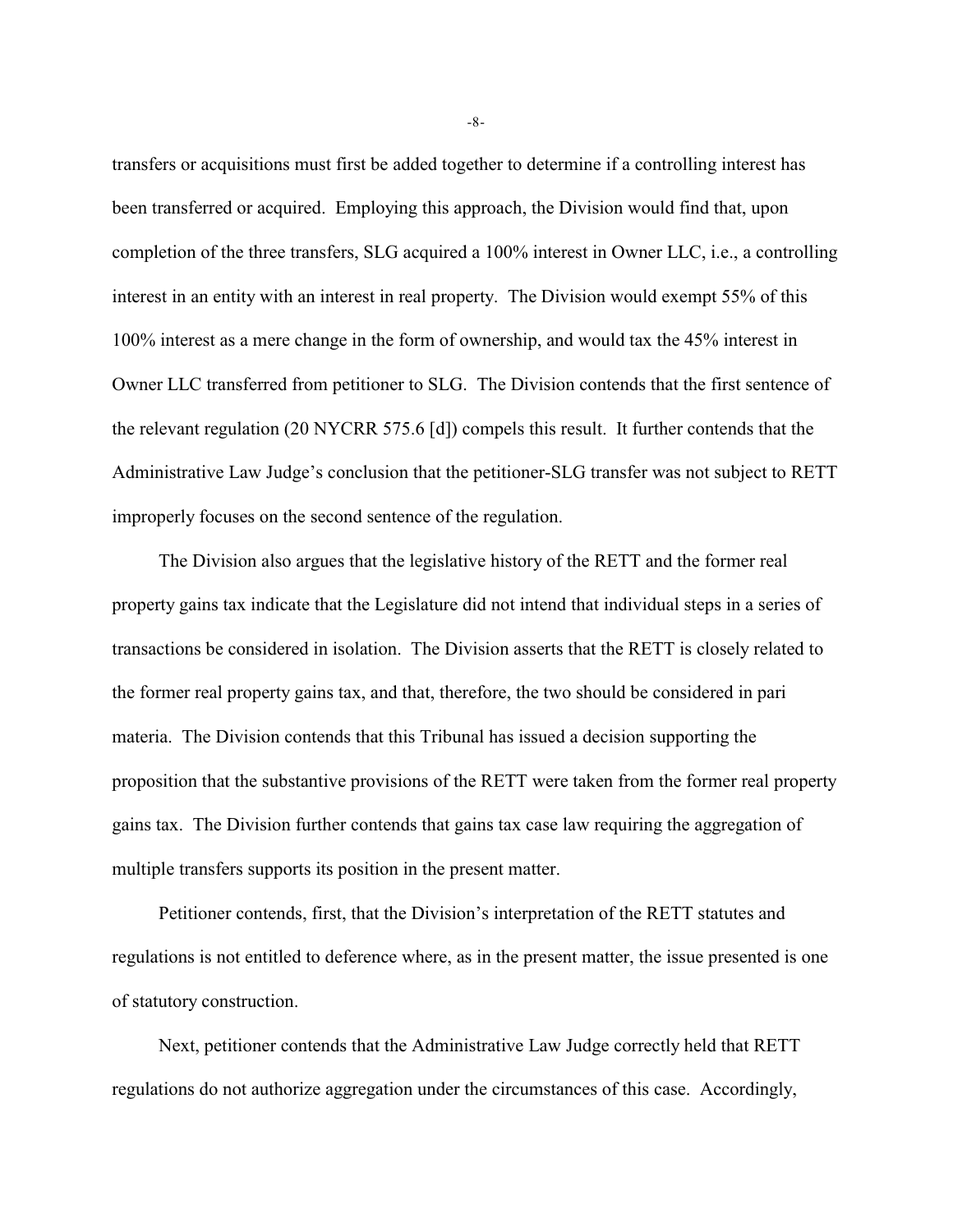petitioner asserts that the Administrative Law Judge correctly found that the SLG-Owner LLC and petitioner-Owner LLC transactions were mere changes in form and exempt from RETT and that the petitioner-SLG transaction was the transfer or acquisition of a minority economic interest and thus not subject to RETT. Petitioner disagrees with the Division's claim that the Administrative Law Judge's determination improperly permits tax avoidance. Petitioner notes that the RETT statutes treat direct transfers of interests in real property differently than transfers of economic interests in real property. Accordingly, petitioner reasons that the use of an entity to transfer a minority interest in order to avoid RETT is valid.

Petitioner also asserts that the legislative history of the RETT statute does not support the Division's proposed aggregation of the transactions at issue. Petitioner contends that statutory language requiring aggregation under the former gains tax's definition of a transfer of real property was not adopted into the RETT statute's definition of a conveyance. Additionally, petitioner contends that former gains tax precedent is, upon analysis, inapplicable to the present matter.

Petitioner notes that the Governor's fiscal year 2018 budget proposal included proposed legislation that would have amended the RETT law to subject transfers of a minority interest in an entity with an interest in real property to the tax (*see* Governor's Fiscal Year 2018 New York State Executive Budget Revenue Article VII Legislation, Part JJ and Executive Memorandum in Support). Petitioner notes that the Legislature did not enact this proposal. Petitioner contends that the proposed legislation supports its position that article 31, as enacted, does not impose RETT on transfers of minority entity interests.

-9-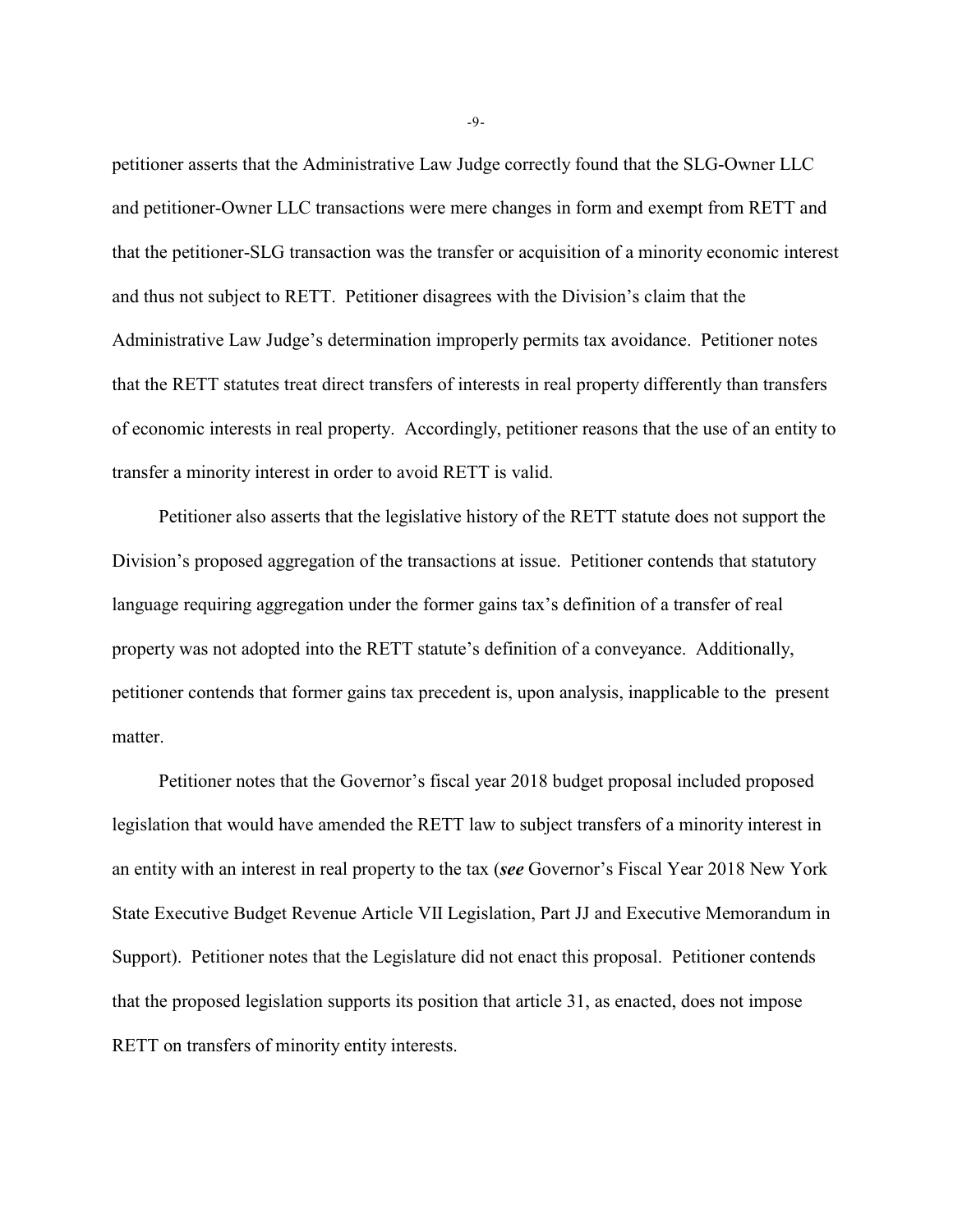Regarding the Division's assertion of the step transaction and substance over form doctrines on exception, petitioner asserts that such issues are inherently factual and thus may not be raised on exception. Petitioner also contends that the step transaction doctrine has been used primarily in corporate income tax cases and asserts that its use in connection with a transaction tax, like RETT, has not been sanctioned by any judicial or administrative authority.

Even if the step transaction may be applied in the present matter, petitioner contends that neither the interdependence test nor the end result test has been satisfied. Hence, according to petitioner, the step transaction doctrine does not support aggregation in the present matter.

Petitioner also seeks to distinguish *Matter of GKK2 Herald* (NYC Tax Appeals Tribunal, July 15, 2016, *confirmed sub nom GKK 2 Herald LLC v City of N.Y. Tax Appeals Trib.*, 154 AD3d 213 [1<sup>st</sup> Dept 2017]), cited by the Division in support of its step transaction argument. In that case, the New York City Tax Appeals Tribunal used the step transaction doctrine to impose New York City real property transfer tax (RPTT), a tax similar to RETT, in connection with the same transactions as are at issue in the present matter. The City Tribunal's decision was subsequently confirmed by the Appellate Division. Petitioner contends that the City Tribunal's decision is distinguishable because the record before the City Tribunal contained documents that are not in the record in the present matter. Petitioner also notes that the City Tribunal's decision is distinguishable because RPTT was imposed on the transfer of petitioner's tenant-in-common interest to Owner LLC, rather than on petitioner's entity interest transfer to SLG, as is the case herein. Petitioner further asserts that the City Tribunal's decision is distinguishable because of differences between the State RETT regulations and the City RPTT regulations.

-10-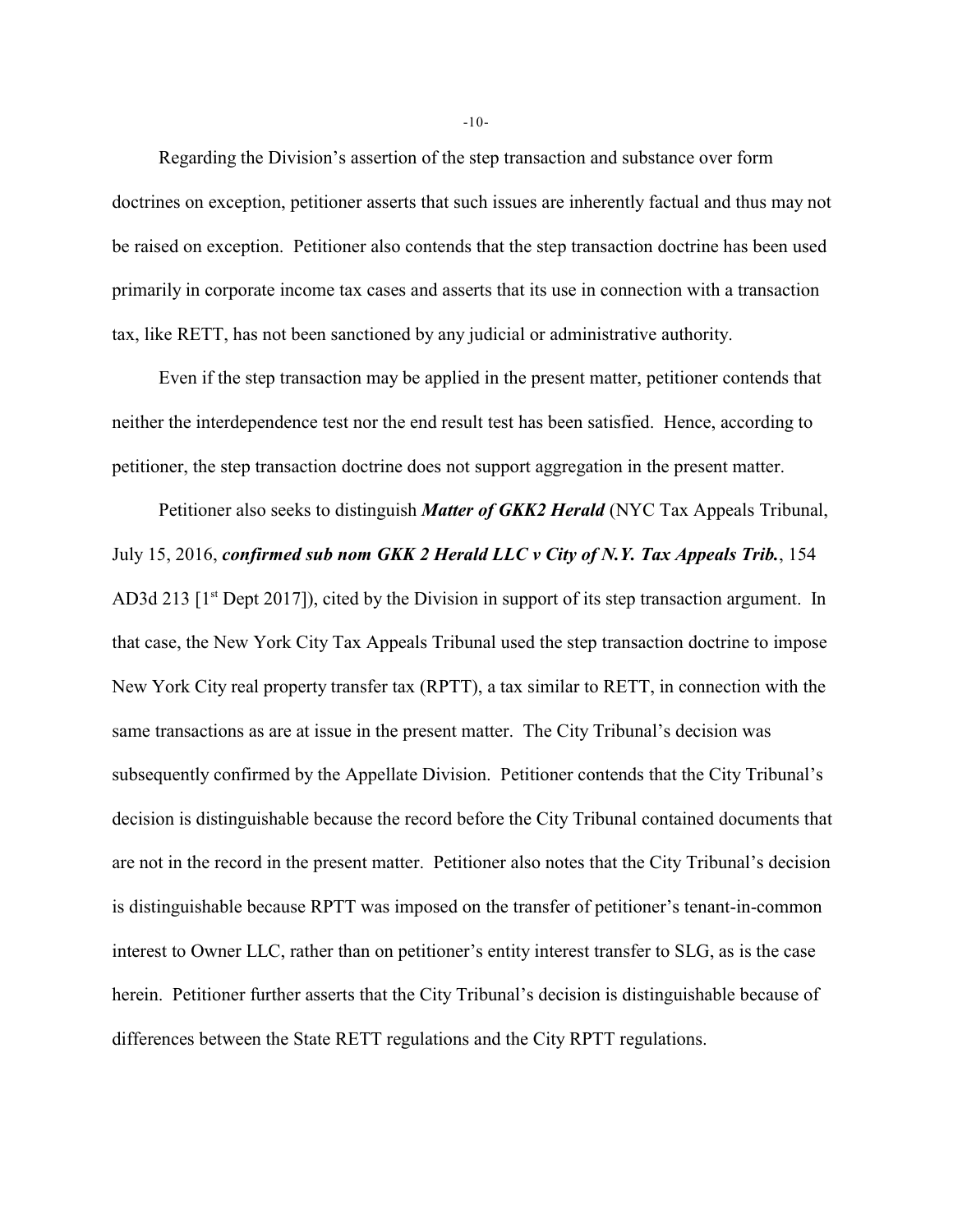#### *OPINION*

Preliminarily, we note that we do not defer to the Division's proposed interpretation of the relevant statutes and regulations in this matter. We agree with the Administrative Law Judge's conclusion that the resolution of the present dispute is a matter of statutory construction and that, accordingly, such deference is inappropriate (*see Matter of Purcell*, Tax Appeals Tribunal, November 14, 2016 citing *Matter of Kurcsics v Merchants Mut. Ins. Co.*, 49 NY2d 451, 459 [1980]).

Article 31 of the Tax Law imposes RETT "on each conveyance of real property or interest therein when the consideration exceeds five hundred dollars" (Tax Law § 1402 [a]). All conveyances are presumed subject to the tax until the contrary is proven, and the burden of proof is generally on the grantor, here petitioner (Tax Law §§ 1404 [a], [b]; *see also* 20 NYCRR 3000.15 [d] [5]). RETT generally does not apply to "[c]onveyances to effectuate a mere change of identity or form of ownership or organization where there is no change in beneficial ownership" (Tax Law § 1405 [b] [6]).

As relevant here, a conveyance of real property is "the transfer or transfers of any interest in real property by any method . . . or transfer or acquisition of a controlling interest in any entity with an interest in real property" (Tax Law § 1401 [e]). An interest in real property includes petitioner's and SLG's tenant-in-common fee interests in the property (Tax Law § 1401 [f]). A controlling interest in an entity with an interest in real property where, as here, the entity is an LLC, is an interest of 50% or more of "the capital, profits or beneficial interest in such . . . entity" (Tax Law § 1401 [b]).

#### -11-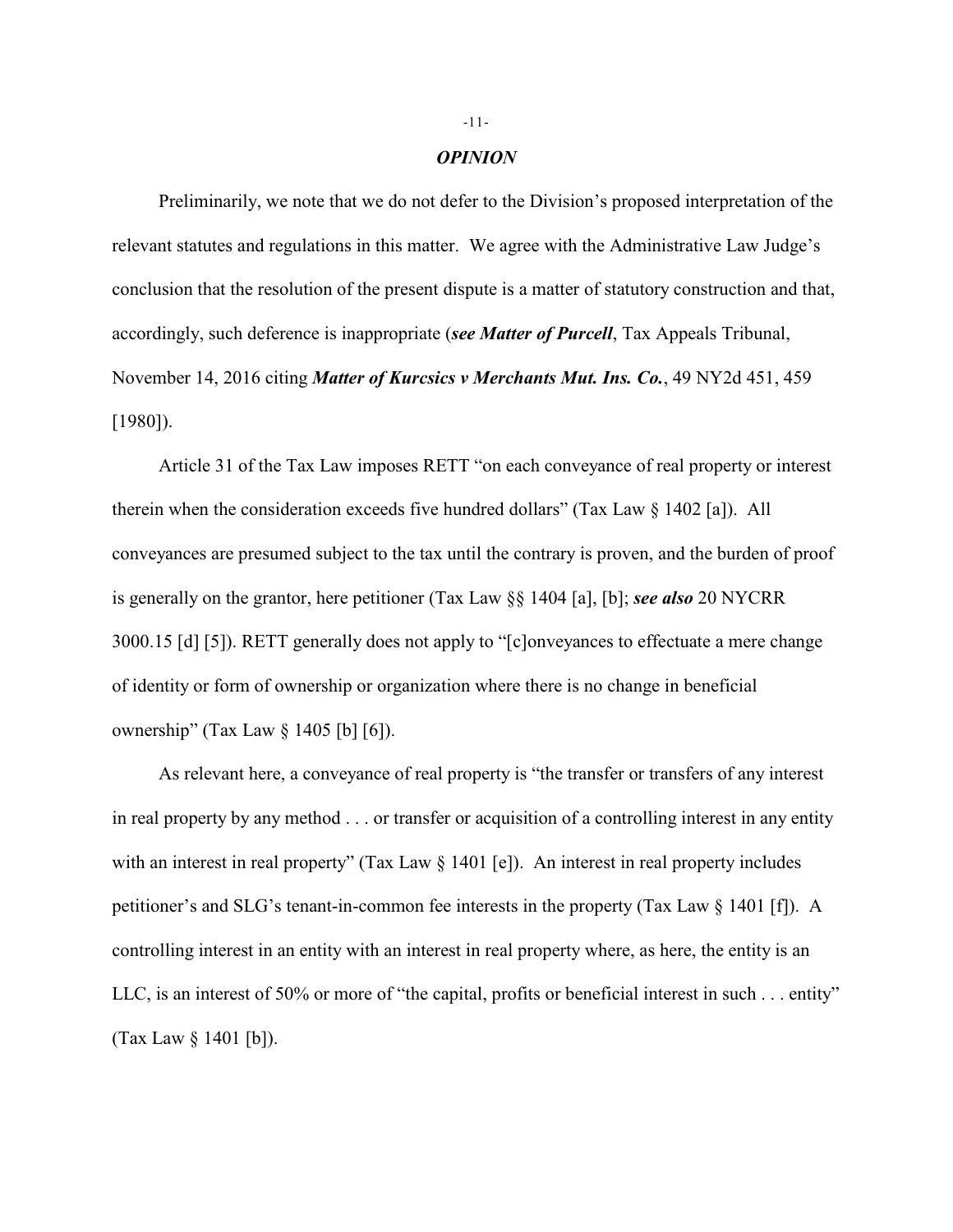Pursuant to these statutory definitions, the Administrative Law Judge correctly found that, if considered separately, none of the three December 22, 2010 transactions would be subject to RETT. The SLG-Owner LLC and petitioner-Owner LLC transactions, by which these entities exchanged their tenant-in-common interests for proportional Owner LLC interests, are mere change of identity or form transactions under Tax Law § 1405 (b) (6). The petitioner-SLG transaction is a transfer of a minority entity interest, not a controlling interest. Accordingly, that transaction, standing alone, would not be considered a conveyance of real property under Tax Law  $\S$  1401 (e) and thus would not be subject to tax.

As noted, on exception, the Division raised the issue of whether the December 22, 2010 transactions resulted in RETT liability to petitioner under the step transaction doctrine. Petitioner contends that this issue is inherently factual and therefore may not be raised for the first time on exception.

It is well established that new legal issues may be raised on exception, but new factual issues may not (*Matter of Howard Enterprises, Inc.*, Tax Appeals Tribunal, August 4, 1994). "Allowance of such new [factual] issues on exception is improper because it deprives the opposing party with the opportunity to offer evidence in opposition to the new factual claim" (*Matter of Coram Diner Corp.*, Tax Appeals Tribunal, March 12, 2015 citing *Matter of Friendly Motors*, Tax Appeals Tribunal, March 20, 1997). This is particularly problematic and prejudicial where, as here, the opposing party bears the burden of proof.

We agree with petitioner that any analysis of the December 22, 2010 transactions under the step transaction doctrine must address new factual issues. As indicated by the First Department in *GKK 2 Herald LLC v City of N.Y. Tax Appeals Trib.*, the doctrine involves two tests:

-12-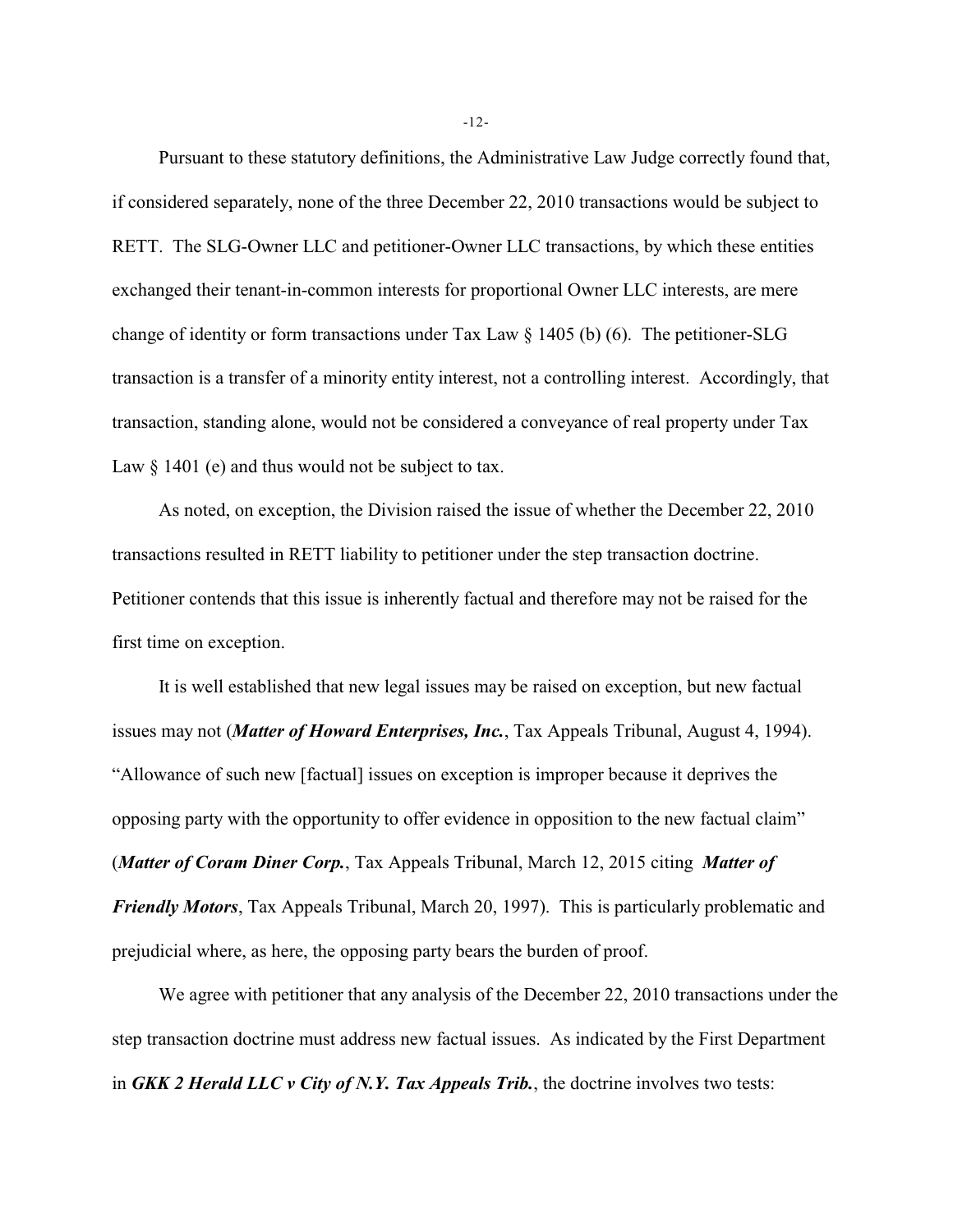the interdependence test and the end result test.<sup>1</sup> The interdependence test "focuses on the relationship between the steps [of the transaction], whether under a reasonably objective view the steps were so interdependent that the legal relations created by one of the transactions seem fruitless without completion of the series" (*Kornfeld v Commr.*, 137 F3d at 1235). In analyzing whether the steps of the transaction have independent significance, courts "compare the transaction in question with transactions that might usually be expected to occur in bona fide business settings" (*Merryman v Commr.*, 873 F2d 879, 881 [5<sup>th</sup> Cir. 1989]). Petitioner did not have an opportunity to offer evidence as to the independent significance of the individual transfers or evidence of any other comparable transactions because the Division did not raise the step transaction theory below. The end result test focuses on the taxpayer's subjective intent in order to determine whether the taxpayer directed a series of transactions to an intended purpose (*Brown v United States*, 782 F2d 559, 564  $[6<sup>th</sup> Cir. 1986]$ ). "This test clearly makes intent a necessary element for application of the [step transaction] doctrine" (*id*.). As with the interdependence test, petitioner did not have an opportunity to offer evidence of its intent in entering into the December 22, 2010 transactions and thereby attempt to defeat the end result test.

The step transaction issue thus raises factual questions that were not before the Administrative Law Judge. Accordingly, we conclude that this issue was improperly raised by the Division on exception and we decline to consider it herein.

-13-

<sup>&</sup>lt;sup>1</sup> Some courts add a third test (the binding commitment test) to the mix (*see e.g. Kornfeld v Commr.*, 137 F3d 1231, 1235 [1998], *cert denied* 525 US 872 [10 Cir. 1998]).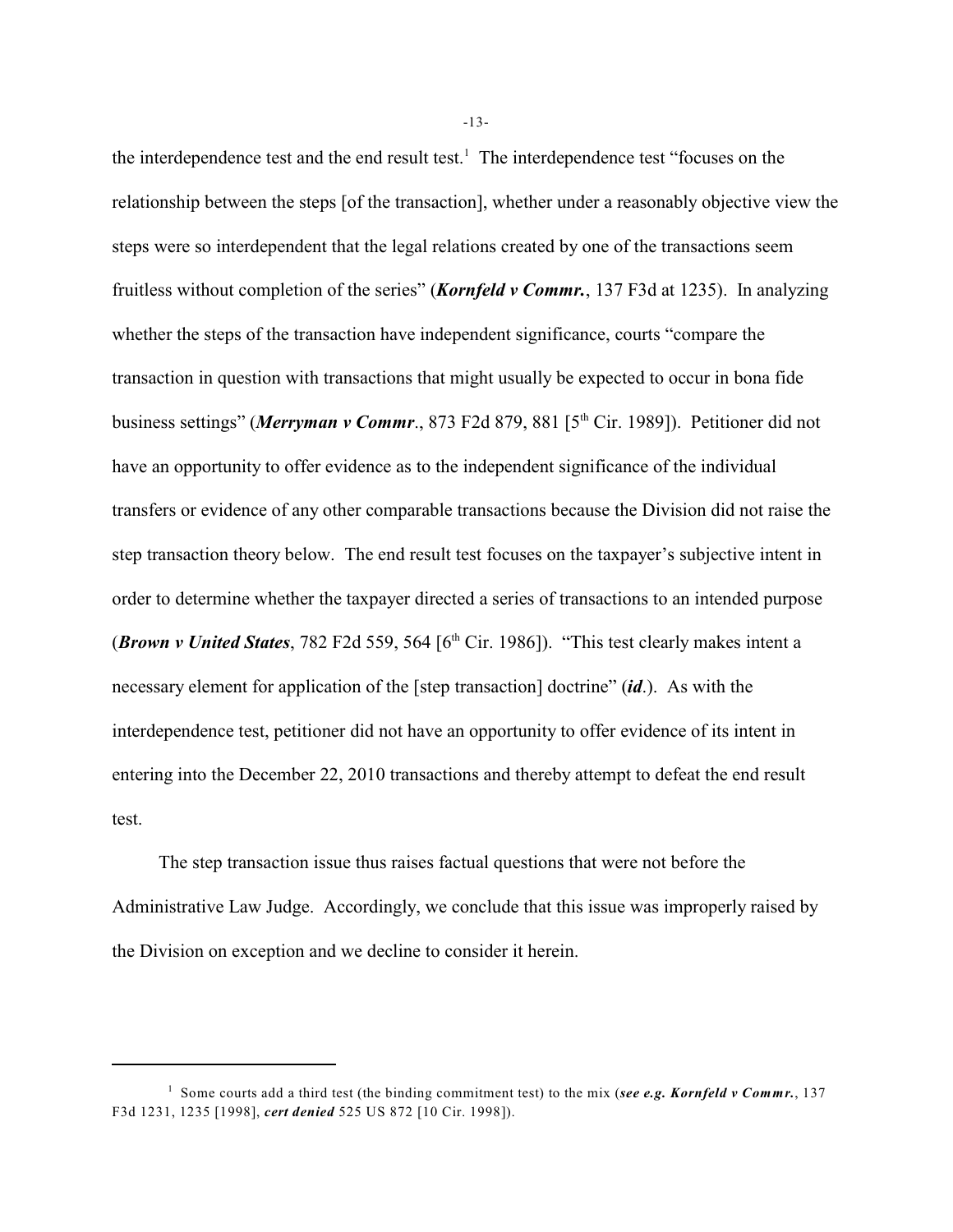-14-

Having reached this conclusion, we need not address petitioner's related contention that there is no authority for the use of the step transaction doctrine in a RETT context.

For the same reason, the previously cited decisions of the City Tribunal and the First

Department pertaining to petitioner (*Matter of GKK2 Herald*; *GKK 2 Herald, LLC v City of*

*N.Y. Tax Appeals Trib.*), both of which are premised on the step transaction doctrine as applied

to the subject transactions, are of no relevance to the present matter.

The Division also contends, as it did below, that SLG's acquisition of interests in Owner LLC in two separate transfers on December 22, 2010 must be added together, or aggregated, in accordance with the Division's regulations and that such aggregation results in the asserted RETT liability against petitioner. The regulation in question provides, in relevant part:

"Where there is a transfer or acquisition of an interest in an entity that has an interest in real property, on or after July 1, 1989, and subsequently there is a transfer or acquisition of an additional interest or interests in the same entity, the transfers or acquisitions will be added together to determine if a transfer or acquisition of a controlling interest has occurred. Where there is a transfer or acquisition of a controlling interest in an entity on or after July 1, 1989, and the real estate transfer tax is paid on that transfer or acquisition and there is a subsequent transfer or acquisition of an additional interest in the same entity, it is considered that a second transfer or acquisition of a controlling interest has occurred which is subject to the real estate transfer tax. No transfer or acquisition of an interest in an entity that has an interest in real property will be added to another transfer or acquisition of an interest in the same entity if they occur more than three years apart  $\dots$  " (20 NYCRR 575.6 [d]).

Before commencing with our explication of the regulation as applied to the present matter, we note that, in the determination, the Administrative Law Judge raised the question of whether the Division exceeded its authority in promulgating a regulation that requires the aggregation of transfers of interests in an entity that has an interest in real property for RETT purposes. She determined, however, that it was unnecessary to answer this question because she found that the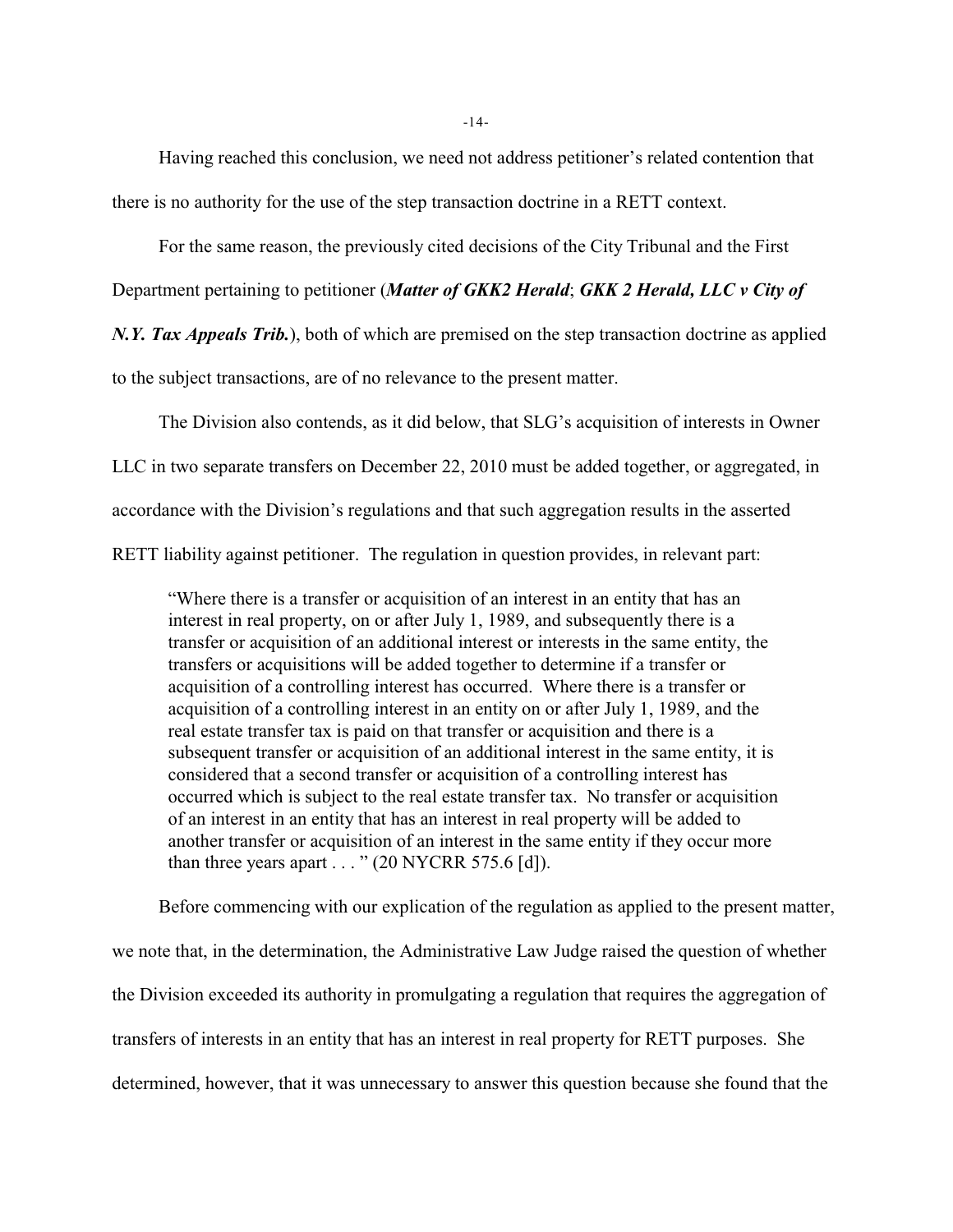regulation did not require aggregation in the present matter. Petitioner refers to this dicta in its brief, noting that RETT's legislative history "may . . . call into question" whether the Division exceeded its authority in promulgating 20 NYCRR 575.6 (d). Petitioner's brief makes no further comment on the regulation's validity and petitioner indicated at oral argument that the regulation's meaning, and not its validity, was at issue in the present matter. Accordingly, we decline to address whether the Division exceeded its authority in promulgating 20 NYCRR 575.6 (d). The regulation thus has "the force and effect of law" (*Matter of General Elec. Capital*

# *Corp. v New York State Div. of Tax Appeals Tax Appeals Trib.*, 2 NY3d 249, 254 [2004]).

In determining whether the regulation requires the aggregation of SLG's two acquisitions of interests in Owner LLC on December 22, 2010, thereby triggering RETT liability for petitioner, we are guided by the principles of statutory construction, which also apply to the interpretation of regulations (*Matter of Unicredit S.P.A.*, Tax Appeals Tribunal, May 19, 2015 citing *Matter of Cortland-Clinton, Inc. v New York State Dept. of Health*, 59 AD2d 228, 231  $[4<sup>th</sup>$  Dept 1977]). In the present matter, this means that we consider the general purpose of the regulation and seek to effectuate that purpose by harmonizing and construing all parts of the regulation together to reach a fair and practical construction consistent with the regulation's purpose (*see* McKinney's Cons Law of NY, Book 1, Statutes §§ 96, 97, 98; *Matter of 1605 Book Ctr. v Tax Appeals Trib. of State of N.Y.*, 83 NY2d 240, 244, 245 [1994], *cert denied* 513 US 811 [1994]). We note that the text of the regulation is the clearest indicator of its purpose (*see Matter of DaimlerChrysler Corp. v Spitzer*, 7 NY3d 653, 660 [3d Dept 2006] ["the statutory text is the clearest indicator of legislative intent"]). We note also that we use the statutory definitions of terms used in the regulation in our analysis (*cf*. *Matter of Automatique, Inc. v Bouchard*, 97

-15-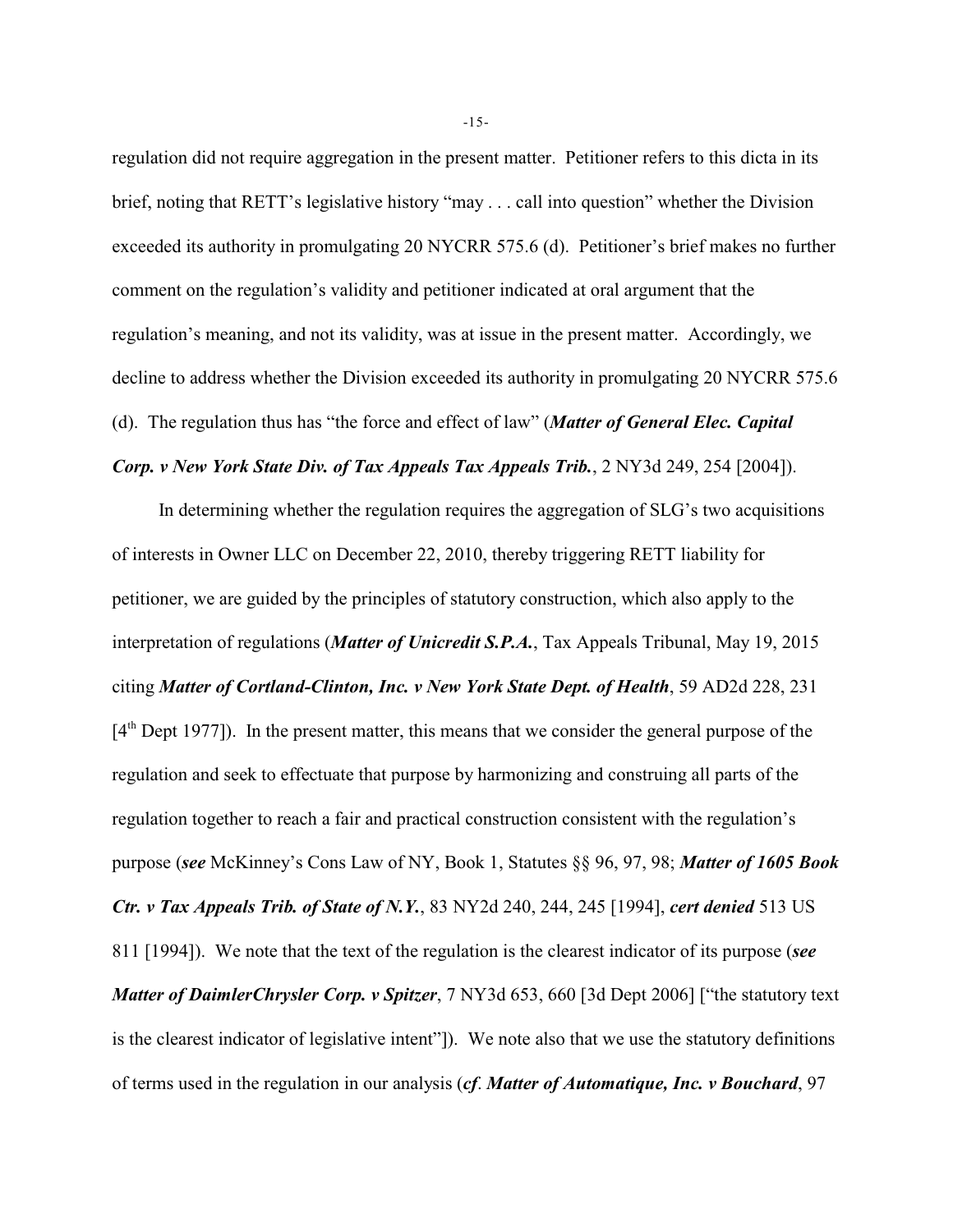AD2d 183, 186 [3d Dept. 1983] [where a statute does not define a term it is appropriate to interpret it in its ordinary everyday sense]; *Matter of Chemical Bank v Tully*, 94 AD2d 1, 3 [3d Dept 1983] [statutory definition of a word is not guided by common understanding of the word, but by taxing policies of the legislature]). Finally, we note that, as the regulation seeks to tax transfers of otherwise nontaxable minority entity interests, we construe its language narrowly

#### (*Debevoise & Plimpton v New York State Dept. of Taxation & Fin*., 80 NY2d 657, 661 [1993]).

The text of 20 NYCRR 575.6 (d) provides that multiple transfers or acquisitions of interests in an entity that has an interest in real property that occur within a three-year period must be aggregated to ascertain RETT liability. Such language indicates that the general purpose of the regulation is to inhibit the structuring of transactions to avoid RETT by the use of entity transfers. To determine whether the regulation requires the aggregation of SLG's two acquisitions of interests in Owner, LLC, we must first determine, in the language of the regulation's first sentence, whether "a transfer or acquisition of an interest in an entity with an interest in real property" includes a mere change transfer or acquisition, such as SLG's mere change acquisition of its 55% interest in Owner LLC.

We look to the statutory definitions to resolve this question. A mere change transfer or acquisition is a type of conveyance (Tax Law § 1405 [b] [6]) and a conveyance in an entity transaction is a type of transfer or acquisition of an interest in an entity that has an interest in real property (Tax Law § 1401 [e]). Given these definitions, it follows that a mere change transfer is, in the text of the regulation, "a transfer or acquisition of an interest in an entity that has an interest in real property" (20 NYCRR 575.6 [d]).

-16-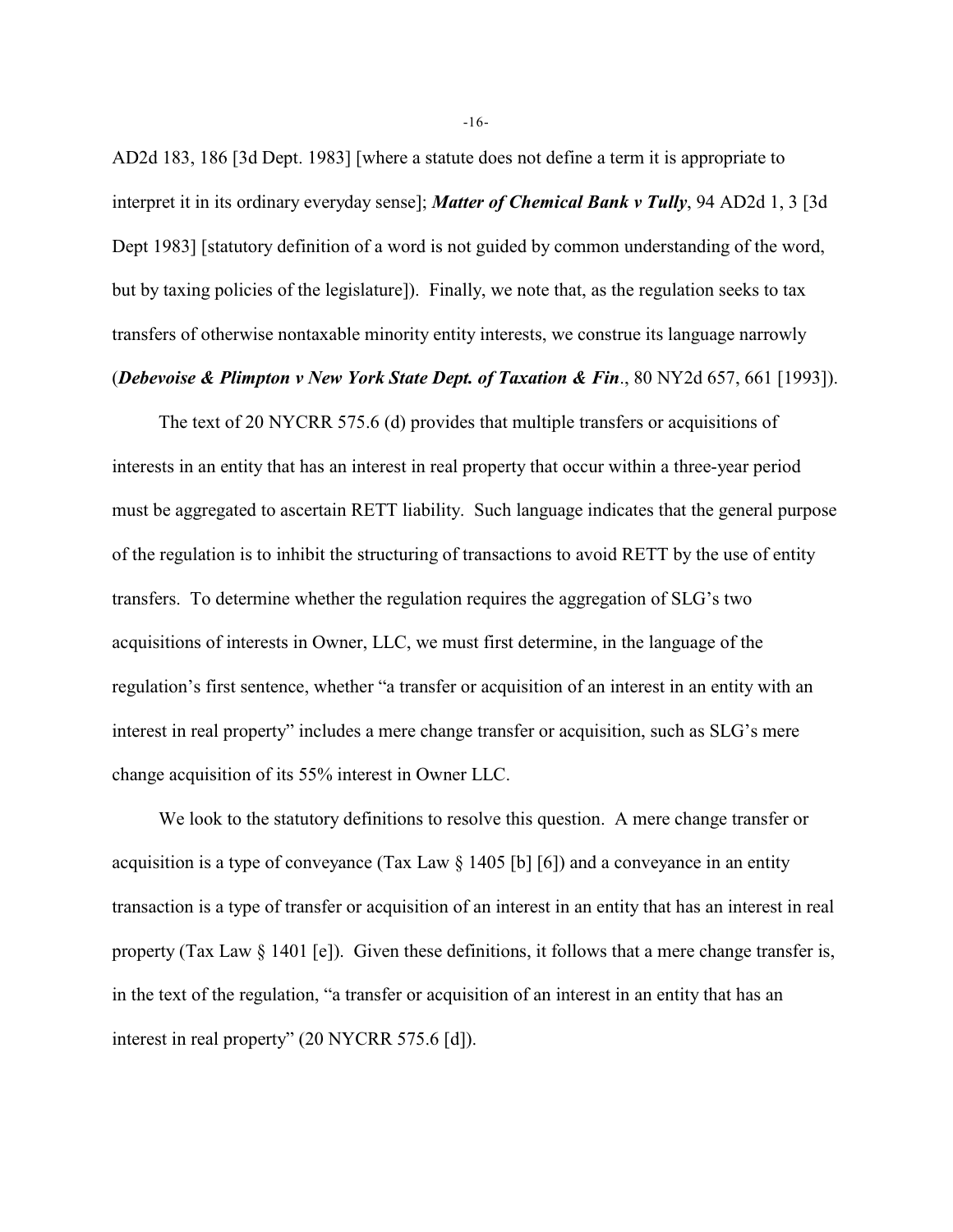This literal interpretation is consistent with the overall statutory scheme. That is, as the Division observes in its brief, if a mere change transaction was not a transfer or acquisition of an interest in an entity with an interest in real property under article 31, then there would be no need to exempt such transfers from the tax.

This interpretation is also consistent with the regulation's anti-avoidance purpose. On this point, we note our agreement with the Division that, given the simultaneous timing of the transactions at issue, the avoidance of RETT was a factor in their structure.

Accordingly, and contrary to the Administrative Law Judge's conclusion, we find that the Division properly aggregated SLG's mere change acquisition of its 55% interest in Owner LLC with SLG's economically substantive acquisition of petitioner's 45% interest in Owner LLC pursuant to 20 NYCRR 575.6 (d), thereby subjecting the petitioner-SLG transfer to RETT.

In arguing against aggregation, petitioner focuses on the economic reality of the SLG-Owner LLC exchange. Petitioner notes that SLG's economic interest in the property did not change with the transfer of its 55% direct interest in the property to Owner LLC for a proportionate ownership share of that entity. Petitioner thus contends that SLG did not acquire anything of substance from Owner LLC and that the formality of a mere change transfer should not be subject to aggregation.

The economic status quo outcome of the SLG-Owner LLC exchange is, of course, the essence of a mere change transfer. Article 31 accounts for this economic reality by exempting such transfers, including the SLG-Owner LLC exchange, from RETT. We find no language in article 31 or the regulations promulgated thereunder, however, to support petitioner's position that mere change transfers are not subject to aggregation under 20 NYCRR 575.6 (d) and hence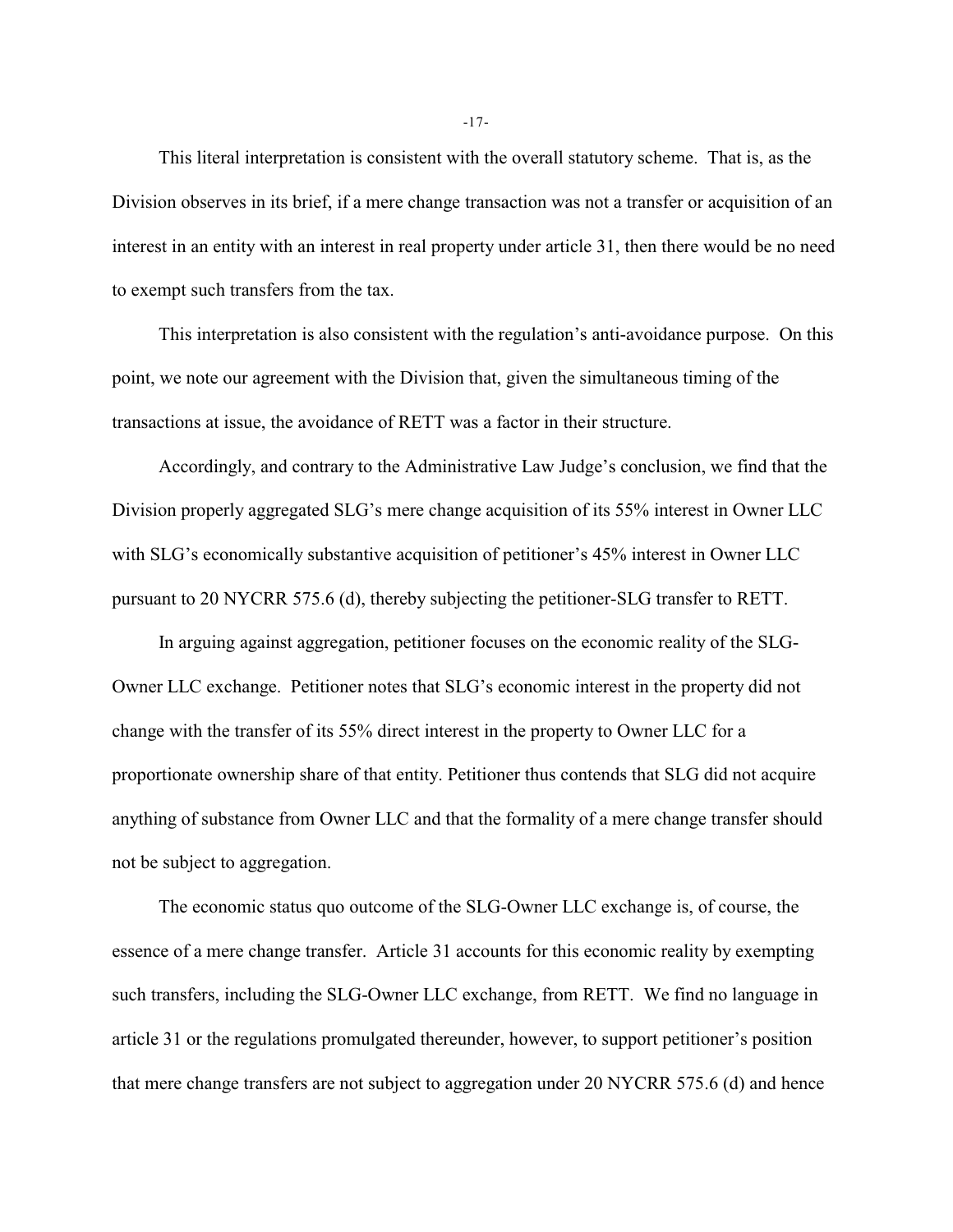no language to effectively extend the benefit of a mere change exemption to an economically substantive transfer.

We also disagree with petitioner's argument that the second sentence of 20 NYCRR 575.6 (d) precludes the aggregation of a non-taxable acquisition of a controlling interest with an acquisition of a minority interest. The meaning of this second sentence is best understood by construing the first two sentences of the regulation together (*see* McKinney's Cons Law of NY, Book 1, Statutes  $\S 97$ . As discussed, the first sentence of the regulation requires aggregation of multiple transfers or acquisitions to determine if a controlling interest has been transferred or acquired, and hence if RETT is due. The first sentence thus addresses the aggregation of transfers that occur before RETT is paid. The second sentence provides that RETT may be payable on a transfer that occurs even after a controlling interest has been transferred or acquired and RETT has been paid. In effect, this sentence requires aggregation of a minority interest transfer that occurs after payment of RETT with transfers that occur before payment of RETT. Such a subsequent minority entity transfer is deemed "a second transfer or acquisition of a controlling interest" (20 NYCRR 575.6 [d]). By introducing the concept of a second controlling interest, this part of the regulation makes clear its anti-avoidance purpose. In our view, it contains no language precluding the aggregation of RETT-exempt transfers, which are, as previously discussed, subject to aggregation pursuant to the first sentence of the regulation.

Finally, we find nothing in the RETT legislative history or in the 2018 proposed legislation to counter our interpretation of the relevant statutes and regulation as discussed herein, or which supports petitioner's contention that the subject transfers should not be aggregated.

Accordingly, it is ORDERED, ADJUDGED and DECREED that:

-18-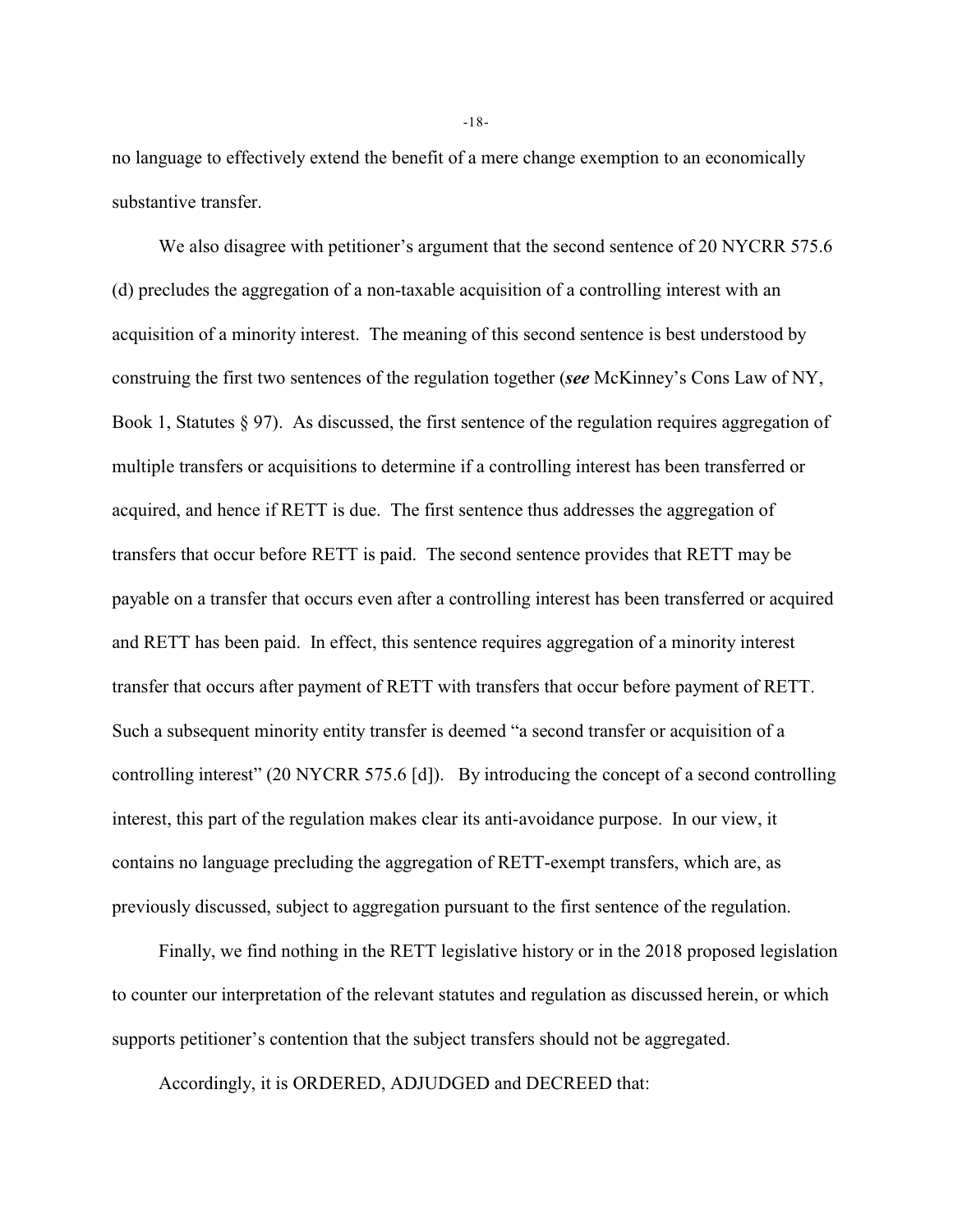- 1. The exception of the Division of Taxation is granted;
- 2. The determination of the Administrative Law Judge is reversed;
- 3. The petition of GKK 2 Herald LLC is denied; and
- 4. The notice of determination dated April 1, 2013 is sustained.